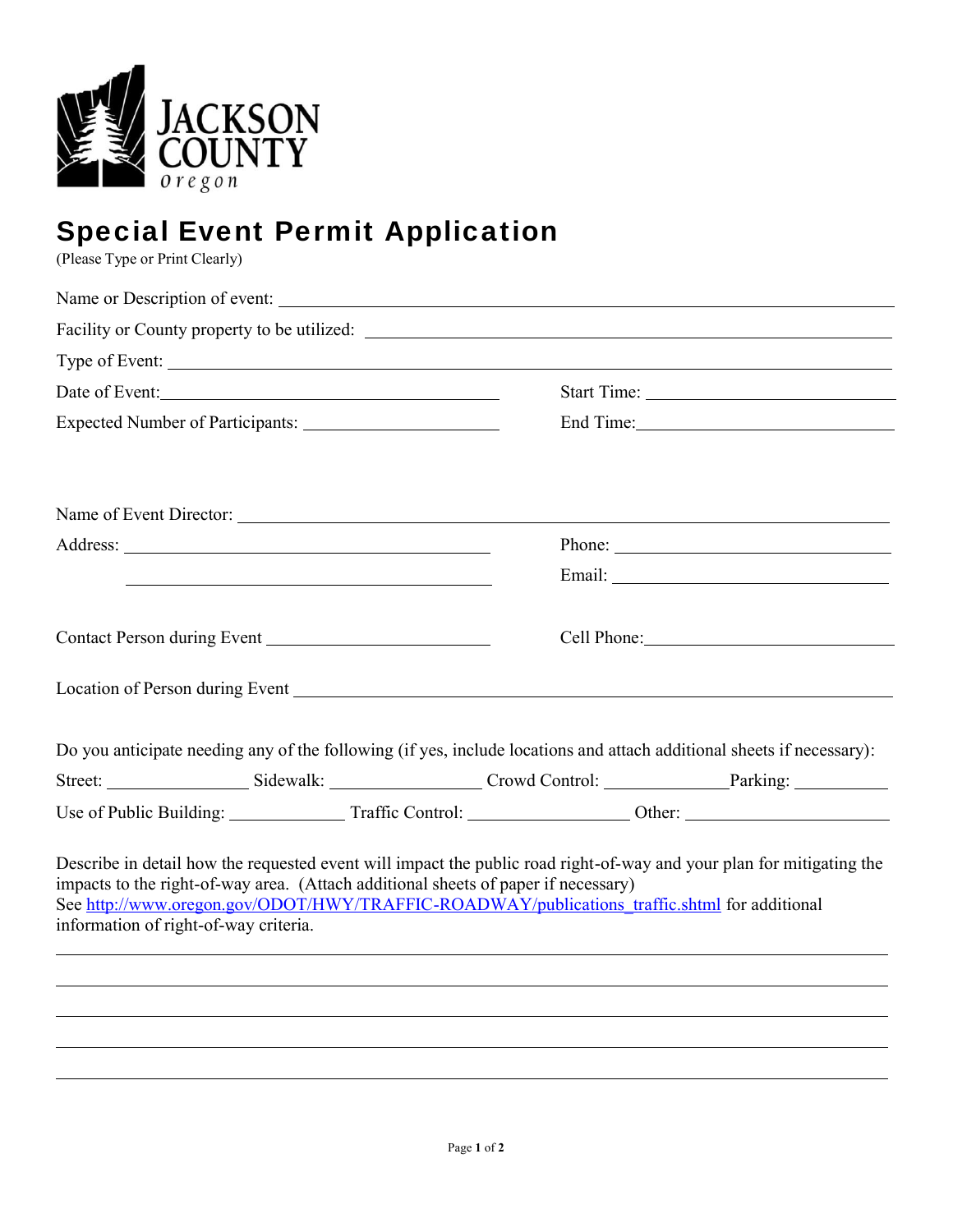Include the following with this application:

- 1. Detailed map with the route or course description including flaggers, volunteer and first aid stations, etc.
- 2. Certificate of Insurance with limits and requirements as outlined by Risk Management. Jackson County, and its elected officials, officers, volunteers, agents and employees shall be named as Additional Insureds. A copy of the Additional Insured Endorsement must also be provided to the County.

All State of Oregon, Federal, and Local laws and ordinances apply. Some events will require additional permitting from Oregon Liquor Control Commission. Consult OLCC to see if your event applies. Jackson County reserves the right to cancel this reservation in the event of an emergency, threat to public safety, welfare or property, or immediately upon breach of a permit condition.

The following standard comments from the Road Department shall apply to all events utilizing County right-of-way unless specifically approved otherwise. All events are to be reviewed by the Road Department and additional comments or requirements may be provided.

- Events should be planned and managed to minimize impacts to the general public and to maximize safety for both participants and the general public. Event parking, support services, rest stops, check points, etc., shall be located and managed in appropriate locations. At no time shall they be located in the travel way of a road; preferably, they should be located at least 10 feet outside of the road travel way. The travel way is defined as the fog lines on a paved road so striped, the edge of pavement on a paved road without fog lines, or the edge of gravel on a gravel road.
- All users of the County road system are expected to follow the Oregon Vehicle Code at all times. If event organizers wish for participants in their event to have exceptions to, or extra protection beyond, the vehicle code they shall provide certified flaggers and appropriate signage at all exception locations. Flaggers and signage shall conform to the current edition of the "Oregon Temporary Traffic Control Handbook". This publication may be found at the Oregon Department of Transportation traffic publications website, http://www.oregon.gov/ODOT/HWY/TRAFFIC-ROADWAY/publications\_traffic.shtml . Road closures are not permitted unless specifically approved by the Road Department.
- Most County roads are narrow, with little or no shoulder, or busy, or both. Visibility of the participants to the traveling public is an integral element to the safety of the event. Participants are strongly encouraged to wear bright outer clothing during events. Events scheduled between November  $1<sup>st</sup>$  and April 30<sup>th</sup>, or at night any time of the year, must also overcome the challenges of darkness and weather (fog, rain, snow) in regard to participant visibility. Between November  $1<sup>st</sup>$  and April 30<sup>th</sup>, or at night, participants are strongly encouraged to wear reflective material on their outer garments, in addition to their brightly colored clothing. This could take the form of reflective tape applied to the outer garment, a reflective vest, a number card made of reflective material, a hat made of reflective material, or use your imagination to provide a unique outer garment with reflectivity. If event organizers are providing any form of outer product for the event (such as t-shirts, or a number card) they are strongly encouraged to incorporate bright colors and/or reflectivity into the product.

I hereby certify that I am an authorized representative of the organization noted above, that the above statements are true to the best of my knowledge. I have read and agree to be bound by the regulations and policies of Jackson County and this agreement. I understand that violation of any of these agreements may result in forfeiture of deposit, jeopardize further use of the facility, and result in immediate termination of event. I (and the organization I represent) agree to indemnify, defend, and hold harmless Jackson County, its employees, officers, volunteers, agents and elected officials from and against any and all claims, damages, losses, and expenses, including legal fees arising from or in connection with activities during the term of the facility use agreement.

Sponsor Signature: Date: Date: Date: Date: Date: Date: Date: Date: Date: Date: Date: Date: Date: Date: Date: Date: Date: Date: Date: Date: Date: Date: Date: Date: Date: Date: Date: Date: Date: Date: Date: Date: Date: Date:

**Return to: Jackson County Risk Management Attn: Linda Strickland 10 South Oakdale, Room 214 Medford OR 97501 Phone: 541-774-6035; Fax: 541-774-6705; E-mail: BoC-CAO\_Admin@jacksoncounty.org**